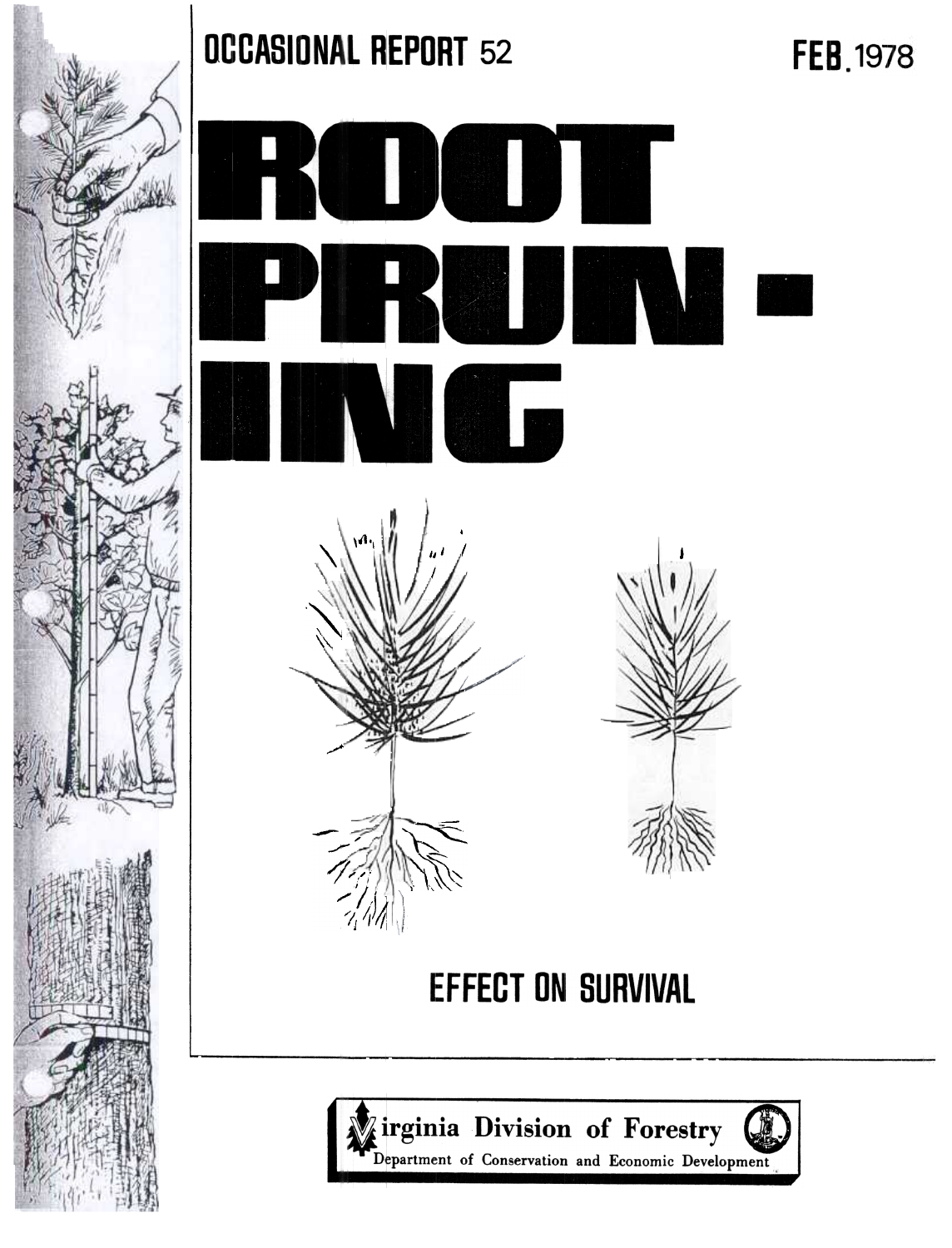# Root Pruning Loblolly Pine Seedlings Effect on Survival and Growth

I. A. Dierauf and J. W. Garner

### ABSTRACT

In a three year study, moderate and severe root pruning just before planting was compared to no root pruning, on two size classes of seedlings (smaller and larger than average). Seedlings were bar planted in holes the full depth of the planting bar blade.

For the smaller seedlings, survival was 1.0 percentage point higher for moderate pruning and 5.6 points lower for severe pruning compared to unpruned seedlings. For the larger seedlings, survival was 3.8 points lower for moderate pruning and 7.9 points lower for severe pruning compared to unpruned seedlings. Shallow planting of severely pruned seedlings was also tested in the third year of the study and, compared to deep planting, shallow planting greatly reduced survival. Root pruning had litrle effect on the growth of surviving seedlings.

### PROCEDURE

Moderate and severe root pruning were compared with no root pruning (see Figure I) for three years during the 1971-72, 1972-73, and 1973-74 planting seasons. These three pruning treatments were applied to smaller and larger than



average seedlings  $(2\frac{1}{2})$  to 4/32 inch and 5 to  $6\frac{1}{2}$  1 inch root collar diameter). giving six treatments. Both large and small seedlings were tested, because pruning to a fixed length, such as 3 or 5 inches, removes proportionally more roots from large seedlings than from small seedlings.

FIGURE 1. From left to right: Check (unpruned), moderately pruned (lateral roots smoothed down along the tap root and all roots cut 5 inches below the root collar), and severely pruned seedlings (same as for moderately pruned but cut 3 inches below the root collar). Large seedlings above and small seedlings below.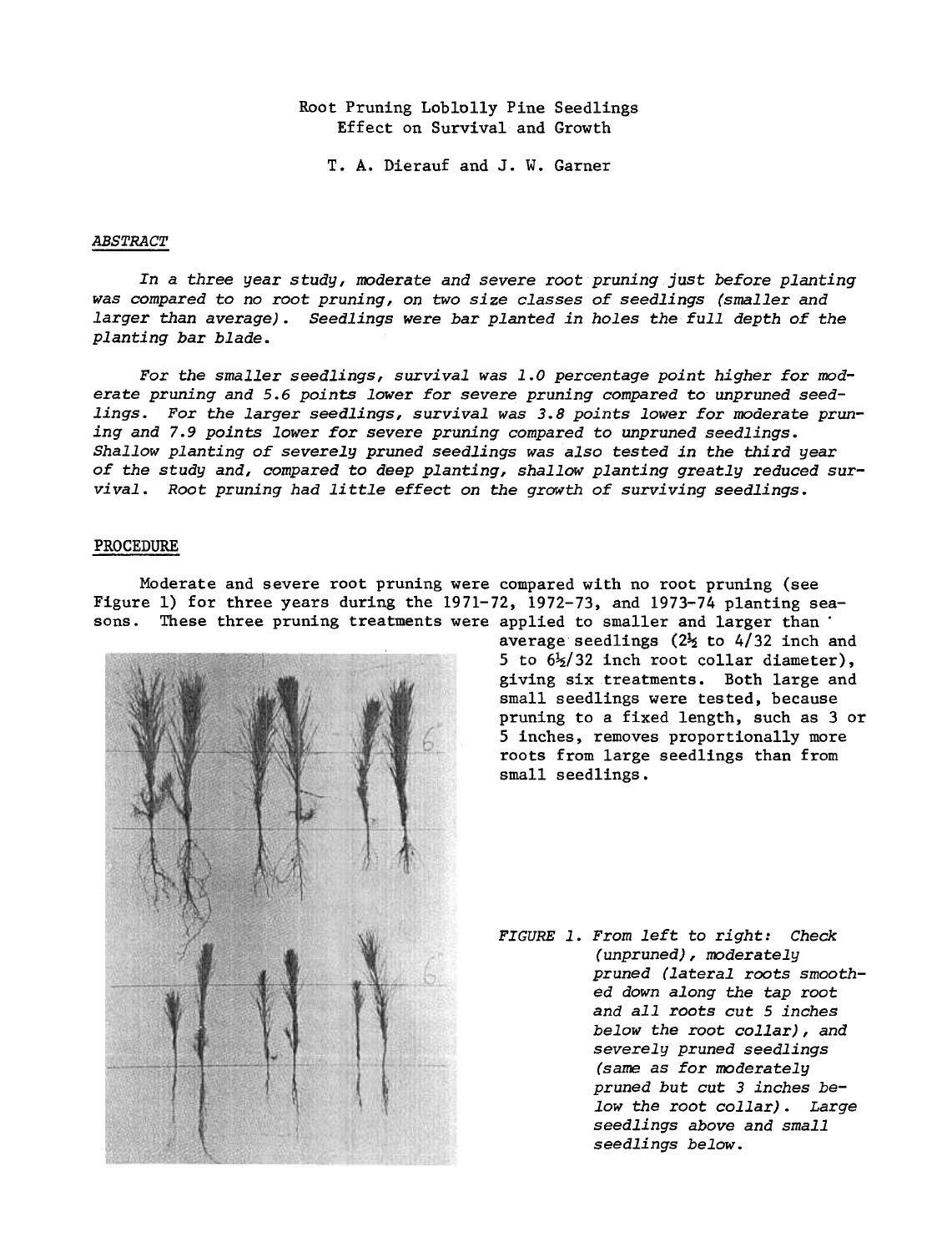## 1971-72 Study

The seedlings were lifted from a single nursery bed. Root collar diameters were measured, and the seedlings that fit the small and large size classes of the study were picked out. The seedlings in each size class were then well mixed, and samples for each of the three pruning treatments were drawn. After pruning the roots with a sharp knife, the seedlings were packaged and placed in cold storage.

Treatments were replicated four times in randomized blocks, with a block consisting of a 25 seedling row for each of the six treatments. The planting site was a nearly level, well-drained, upland site on the Buckingham State Forest in the central Piedmont of Virginia. Blocks 1 and 2 were planted on January 27 and blocks 3 and 4 on January 31.

The seedlings were bar planted, and the bar was pushed all the way into the ground to make holes for the seedlings. Seedlings were planted by pushing the root system to the bottom of the hole and then raising the seedling enough to straighten the lateral roots and leave at least an inch of the stem above ground. All seedlings were planted at least an inch deeper than they grew in the nursery, but root pruned seedlings could be planted somewhat deeper than unpruned seedlings.

### 1972-73 Study

The seedlings were lifted by hand from 20 different nursery locations. Seedlings that fit the small and large size classes were picked out of the samples from each nursery location, and proportional samples were drawn from each location for the pruning treatments.

Treatments were replicated three times on two different planting sites using randomized blocks. with a block consisting of a 20 seedling row of each of the six treatments. One planting site was a sloping. well-drained. upland site on the Buckingham State Forest. The other planting site was a level, very sandy, excessively drained site in the central Coastal Plain of Virginia. The Coastal Plain site was planted on December 18 and the Piedmont site on December 19 and 20 (blocks 1 and 2 on the 19th and block 3 on the 20th). The seedlings were bar planted in the same manner as in the 1971-72 study.

# 1973-74 Study

The seedlings were lifted by hand from 20 different nursery locations and handled in the same manner as in the 1972-73 study.

Treatments were replicated three times on two different planting sites using randomized blocks, with a block consisting of a 20 seedling row of each treatment. one planting site was a gently sloping, well-drained, upland site on the Buckingham State Forest. The other planting site was a level, sandy, excessively drained site in the lower Coastal Plain of Virginia. The Piedmont site was planted on January 8 and the Coastal Plain site on January 10.

Two additional treatments involving severely pruned seedlings were added to  $\Box$ the study on the Coastal Plain site. Severely pruned seedlings, small and large, were planted both "deep" in holes made the full depth of the planting bar (as in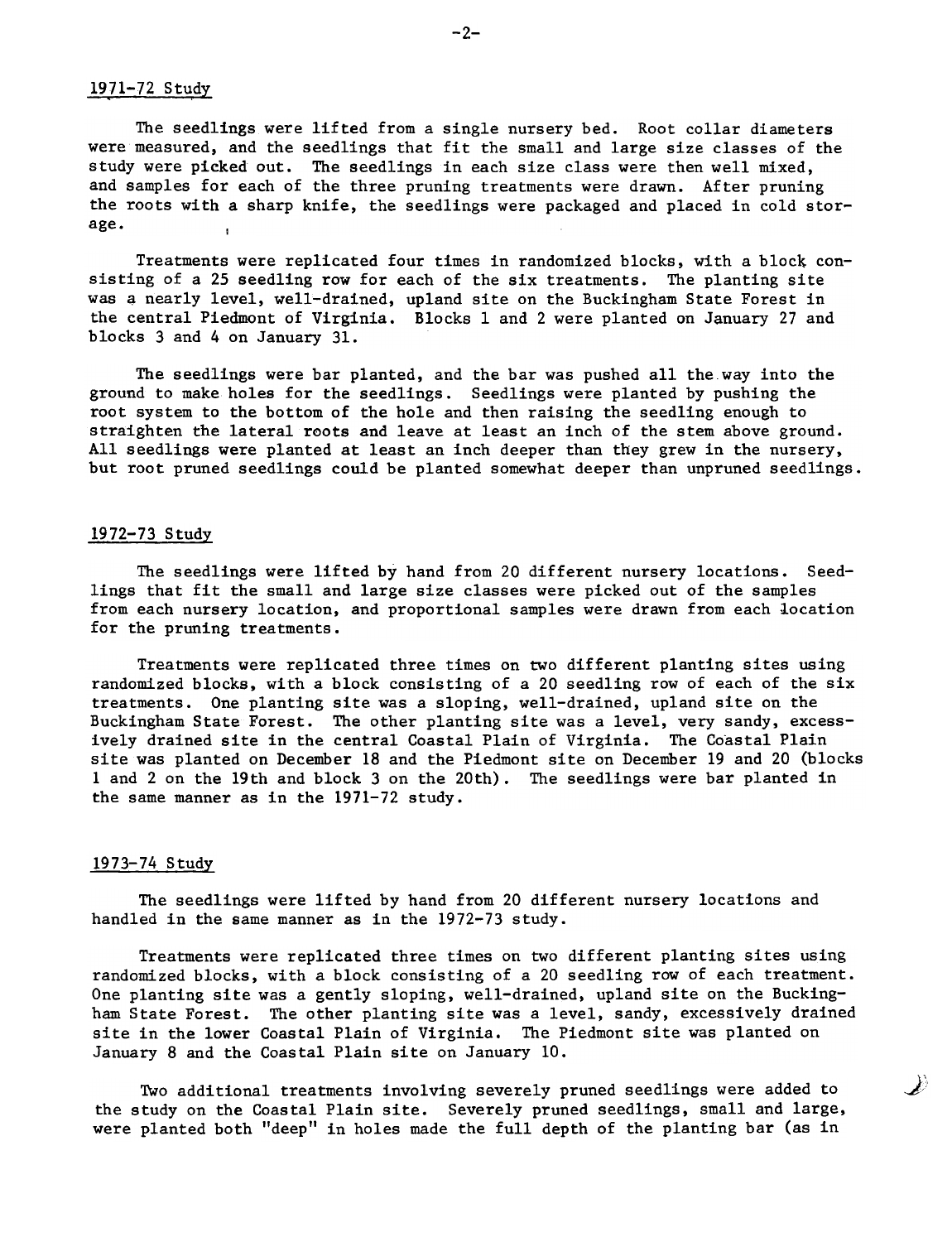the other studies), and "shallow" in holes only four inches deep. Severely pruned seedlings planted "shallow" were planted only one inch deeper than they grew in the nursery, while severely pruned seedlings planted "deep" were planted as deep as possible as long as at least one inch of the top remained above ground.

## RESULTS

Survival after three growing seasons is given in Table  $1.4$  Root pruning reduced survival more with large seedlings than small seedlings. On the Coastal Plain tract in 1973-74, where both deep and shallow planting of severely pruned seedlings were tested, shallow planting drastically reduced survival. Compared to deep planting, shallow planting reduced survival another 25.0 and 28.4 percentage points for small and large seedlings respectively.

|  | Table 1. Survival percent after three growing seasons |  |  |  |  |  |
|--|-------------------------------------------------------|--|--|--|--|--|
|--|-------------------------------------------------------|--|--|--|--|--|

| Seedling | Year and             | Pruning Treatment |            |                  |
|----------|----------------------|-------------------|------------|------------------|
| Size     | Planting Site*       | None              | Moderate   | Severe           |
| Small    | 1971-72              | 77.0 a            | 85.0 ab    | <i>80.0 a</i>    |
|          | $1972 - 73$ , $C.P.$ | 64.3 a            | 78.3 b     | 61.7a            |
|          | $1972 - 73$ , P.     | 71.7 ab           | 73.3ab     | 70.0 a           |
|          | $1973 - 74, C.P.$    | 90.0 b            | 83.3 ab    | 85.0 ab (60.0 a) |
|          | $1973 - 74, P.$      | $95.0$ bc         | 83.3 ab    | 73.3 a           |
|          | Means                | 79.6              | 80.6       | 74.0             |
| Large    | 1971-72              | 95.0 <sub>c</sub> | 94.0c      | 90.0 bc          |
|          | $1972 - 73, C.P.$    | 95.0 <sub>c</sub> | $95.0\,c$  | 86.7b            |
|          | $1972 - 73$ , $P$ .  | 93.3c             | $90.0$ abc | $91.7$ bc        |
|          | $1973 - 74, C.P.$    | 93.3 b            | 85.0 ab    | 86.7 b (58.3 a)  |
|          | $1973 - 74$ , $P$ .  | 100.0c            | $93.3$ bc  | 81.7 ab          |
|          | Means                | 95.3              | 91.5       | 87.4             |

\*  $C.P. = Costal Plain and P. = Piedmor$ 

Note: Figures in parentheses under severe pruning for 1973-74, C.P. are fo shallow planting

#### Seedling Size

 $\zeta$ 

The larger diameter seedlings survived better than the smaller diameter seedlings. $2'$  The overall difference (averaging pruning treatments, years, and planting sites) was 13.3 percentage points. Seedling size, therefore, had a greater effect on survival than root pruning.

- 1/ A separate analysis of variance was made for each planting site of each year. Survival percents were first transformed to arc sin. Differences between treatment means were tested using Duncan's New Multiple Range Test. In Table 1, means not followed by the same letter are significantly different at the .05 level of significance.
- The effect of seedling size on survival was significant at the .005 level in the 1971-72 and 1972-73 studies, and at the .05 level in the 1973-74 test on the Piedmont site, but was not significant for the 1973-74 test on the Coastal Plain site.  $2/$